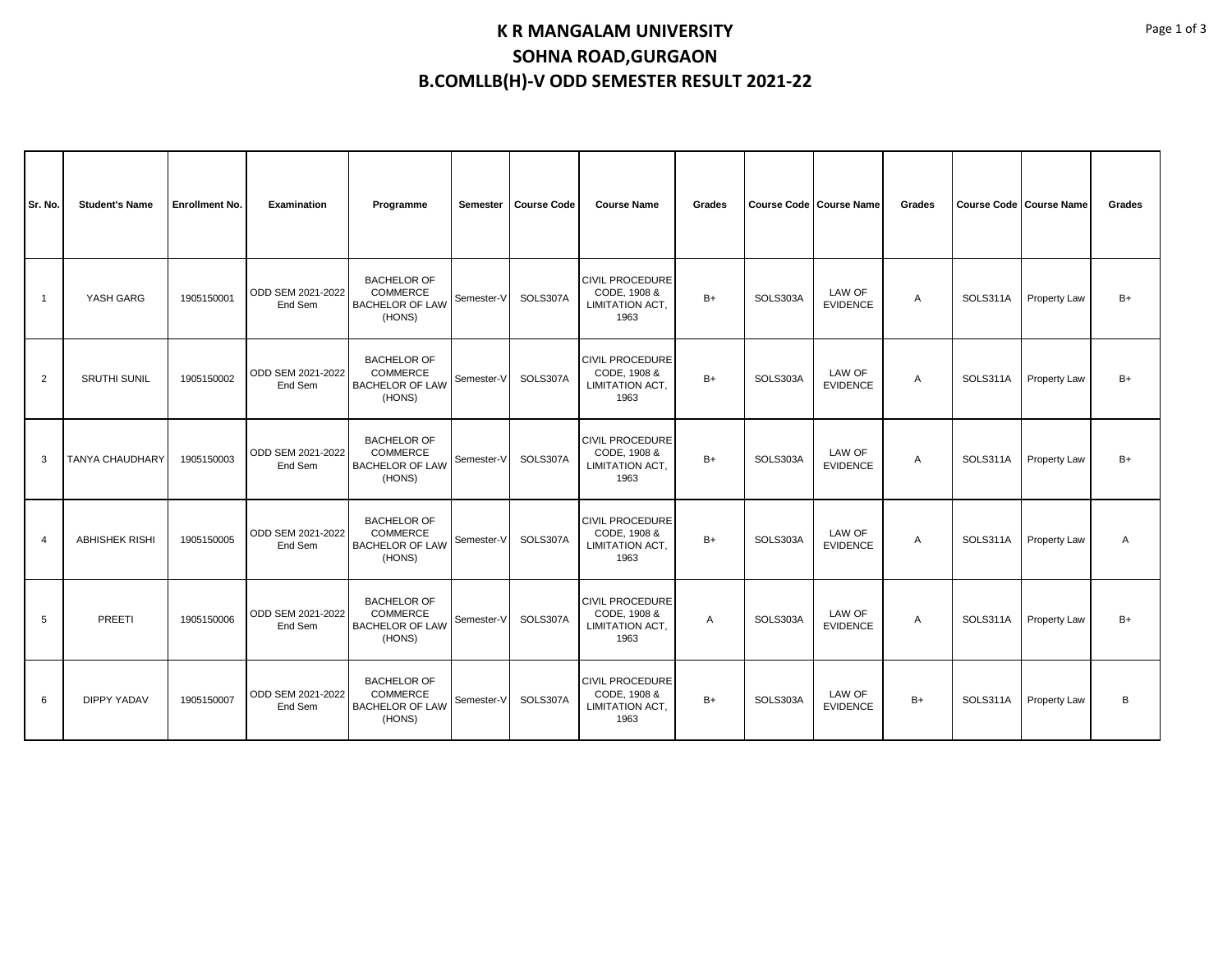## **K R MANGALAM UNIVERSITY SOHNA ROAD,GURGAON B.COMLLB(H)-V ODD SEMESTER RESULT 2021-22**

| Sr. No.        | <b>Student's Name</b>  | <b>Enrollment No.</b> | Examination                  | Programme                                                                 | <b>Semester</b> | <b>Course Code   Course Name</b> |                                 | Grades         | <b>Course Code</b> | <b>Course Name</b>                                                                    | Grades | <b>Course Code Course Name</b> |                                           | Grades  |
|----------------|------------------------|-----------------------|------------------------------|---------------------------------------------------------------------------|-----------------|----------------------------------|---------------------------------|----------------|--------------------|---------------------------------------------------------------------------------------|--------|--------------------------------|-------------------------------------------|---------|
| $\overline{1}$ | YASH GARG              | 1905150001            | ODD SEM 2021-2022<br>End Sem | <b>BACHELOR OF</b><br><b>COMMERCE</b><br><b>BACHELOR OF LAW</b><br>(HONS) | Semester-V      | SOLS305A                         | <b>JURISPRUDE</b><br><b>NCE</b> | A              | SLMC310A           | <b>CHASING THE</b><br><b>RAINBOW: THE</b><br><b>ENTERPRENUE</b><br><b>RIAL STREAK</b> | $A+$   | SLMC213A                       | <b>CORPORATE</b><br><b>ACOOUNTIN</b><br>G | $\circ$ |
| $\overline{2}$ | <b>SRUTHI SUNIL</b>    | 1905150002            | ODD SEM 2021-2022<br>End Sem | <b>BACHELOR OF</b><br><b>COMMERCE</b><br><b>BACHELOR OF LAW</b><br>(HONS) | Semester-V      | SOLS305A                         | <b>JURISPRUDE</b><br><b>NCE</b> | Α              | SLMC310A           | <b>CHASING THE</b><br><b>RAINBOW: THE</b><br><b>ENTERPRENUE</b><br><b>RIAL STREAK</b> | $A+$   | SLMC213A                       | CORPORATE<br><b>ACOOUNTIN</b><br>G        | $A+$    |
| 3              | <b>TANYA CHAUDHARY</b> | 1905150003            | ODD SEM 2021-2022<br>End Sem | <b>BACHELOR OF</b><br><b>COMMERCE</b><br><b>BACHELOR OF LAW</b><br>(HONS) | Semester-V      | SOLS305A                         | <b>JURISPRUDE</b><br><b>NCE</b> | A              | SLMC310A           | <b>CHASING THE</b><br>RAINBOW: THE<br><b>ENTERPRENUE</b><br><b>RIAL STREAK</b>        | A      | SLMC213A                       | CORPORATE<br><b>ACOOUNTIN</b><br>G        | $A+$    |
| $\overline{4}$ | <b>ABHISHEK RISHI</b>  | 1905150005            | ODD SEM 2021-2022<br>End Sem | <b>BACHELOR OF</b><br><b>COMMERCE</b><br><b>BACHELOR OF LAW</b><br>(HONS) | Semester-V      | SOLS305A                         | <b>JURISPRUDE</b><br><b>NCE</b> | A              | SLMC310A           | CHASING THE<br><b>RAINBOW: THE</b><br><b>ENTERPRENUE</b><br><b>RIAL STREAK</b>        | $A+$   | SLMC213A                       | CORPORATE<br><b>ACOOUNTIN</b><br>G        | $A+$    |
| 5              | PREETI                 | 1905150006            | ODD SEM 2021-2022<br>End Sem | <b>BACHELOR OF</b><br><b>COMMERCE</b><br><b>BACHELOR OF LAW</b><br>(HONS) | Semester-V      | SOLS305A                         | <b>JURISPRUDE</b><br><b>NCE</b> | A              | SLMC310A           | <b>CHASING THE</b><br><b>RAINBOW: THE</b><br><b>ENTERPRENUE</b><br><b>RIAL STREAK</b> | $A+$   | SLMC213A                       | CORPORATE<br><b>ACOOUNTIN</b><br>G        | $A+$    |
| 6              | <b>DIPPY YADAV</b>     | 1905150007            | ODD SEM 2021-2022<br>End Sem | <b>BACHELOR OF</b><br><b>COMMERCE</b><br><b>BACHELOR OF LAW</b><br>(HONS) | Semester-V      | SOLS305A                         | <b>JURISPRUDE</b><br><b>NCE</b> | $\overline{A}$ | SLMC310A           | <b>CHASING THE</b><br>RAINBOW: THE<br><b>ENTERPRENUE</b><br><b>RIAL STREAK</b>        | $A+$   | SLMC213A                       | CORPORATE<br><b>ACOOUNTIN</b><br>G        | $A+$    |